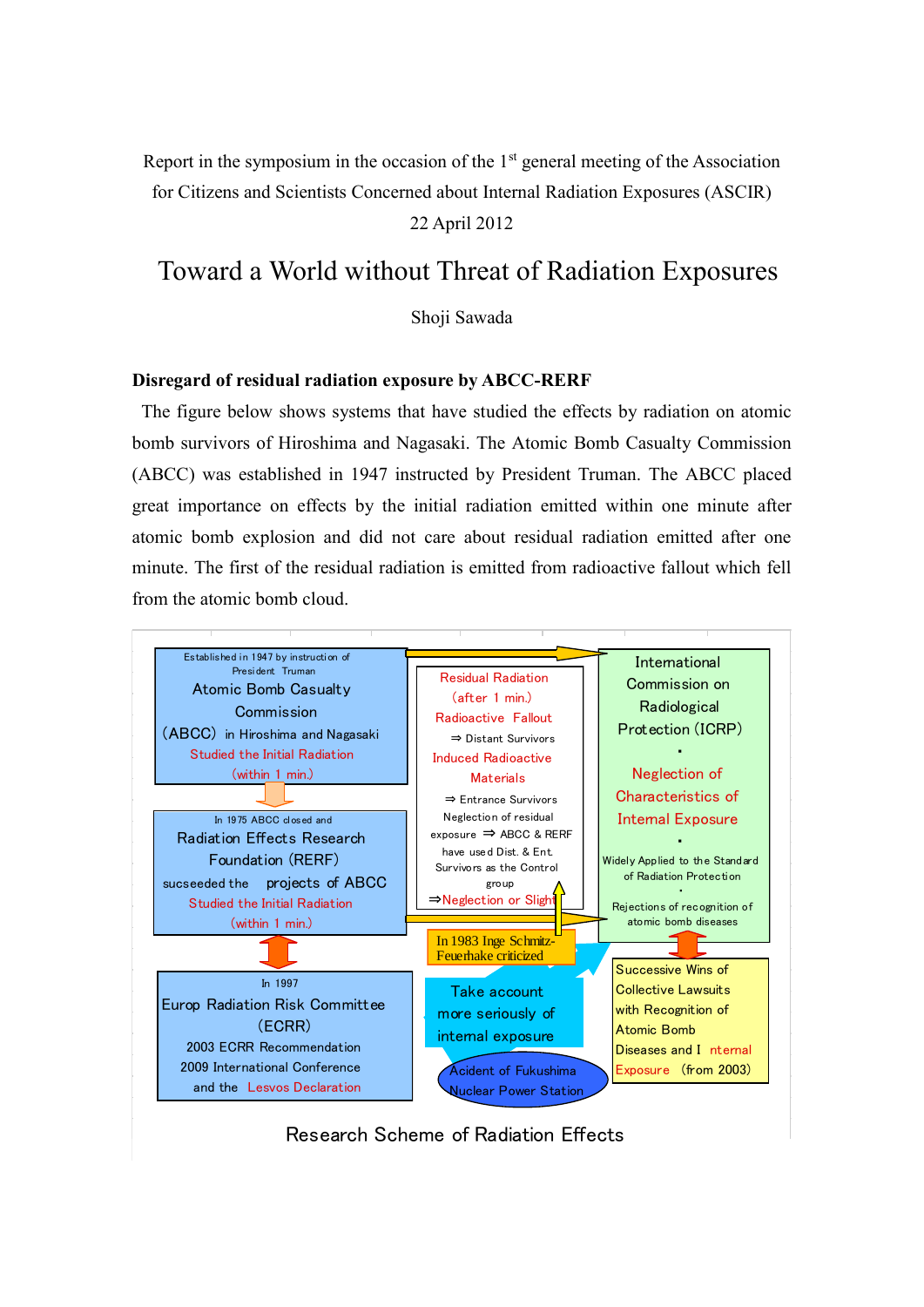This fallout affected even the long distant survivors scarcely reached by initial radiation. The second of the residual radiation is emitted from the material which was induced to radioactive by absorption of initial neutron heavily injected in the region near the hypocenter. The entrant survivors who entered in this region before these materials were washed out by typhoons after 40days later were exposed by this residual radiation. The internal exposure became important in these exposures from residual radiations. In 1975 the ABCC closed and the Radiation Effects Research Foundation (RERF) putting under the joint control of Japanese and USA governments was established and succeeded the research programs which placed great importance on effects by the initial radiation. The results of research by the RERF were sent to the International Commission on Radiological Protection (ICRP) and the ICRP has prepared the standards of radiation protection which ignored the characteristics of internal exposure. These standards were used for the standards in many countries in the world.

### **Exposure Effects among Distant and Entrant Survivors of the RERF: Study by Professor Inge Schmitz-Feuerhake**

 Professor Inge Schmitz-Feuerhake, who is the president of the ECRR and send a celebration message to our general assembly of establishment of ACSIR, obtained various relative risks of mortalities and incidence of the distant and entrant survivors in comparison with those of the average of Japanese as the comparison group in 1982. Her thesis did not submit in peer journal but only a "letter" by rejection of referee of the journal. The obtained relative risks of distant survivors are shown by closed circles and those of entrant survivors by open circles in the figure in the next page which are obtained from the rates of mortalities or incidences dividing by those of the Japanese average.

 The fact that the relative risks of all death and all diseases among survivors are less than 1 can be explained by a reason that the survivors are provided the health care notebook and are conducted regular medical and for cancer examination every year and by the result of early detection and early treatment. The fact that the mortality relative risks of cancers of the respiratory organs and leukemia among early entrant survivors are considerably large and furthermore the relative risks of incidence of the breast cancer, thyroid cancer and leukemia are very large among distant and entrant survivors shows the exposure effects by the residual radiation are large. Professor Inge pointed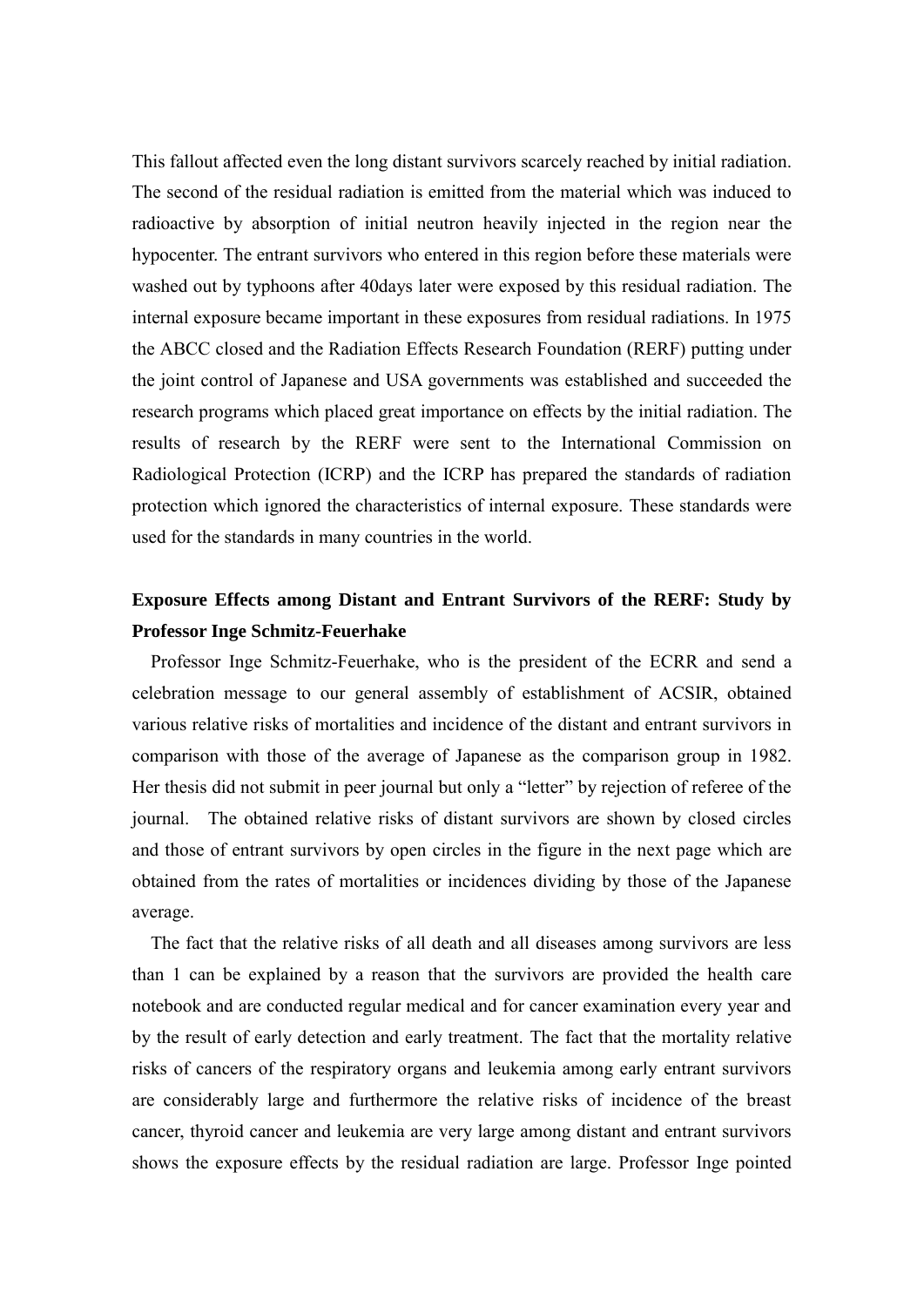out that the research of the RERF in which the distant and entrant survivors with exposed effects by the residual radiation have used as the control group have severe problems.



### **Estimation of the Fallout Exposure in terms of the Incidence Rates of Acute Radiation Diseases**

Previous estimations of the fallout exposure were based on the measurements of radiation emitted from radioactive material which were brought by fallout rains and soaked into ground and did not carried off by heavy rain caused by fire immediately after bombing and by flood accompanying typhoon. Among fallout not only so called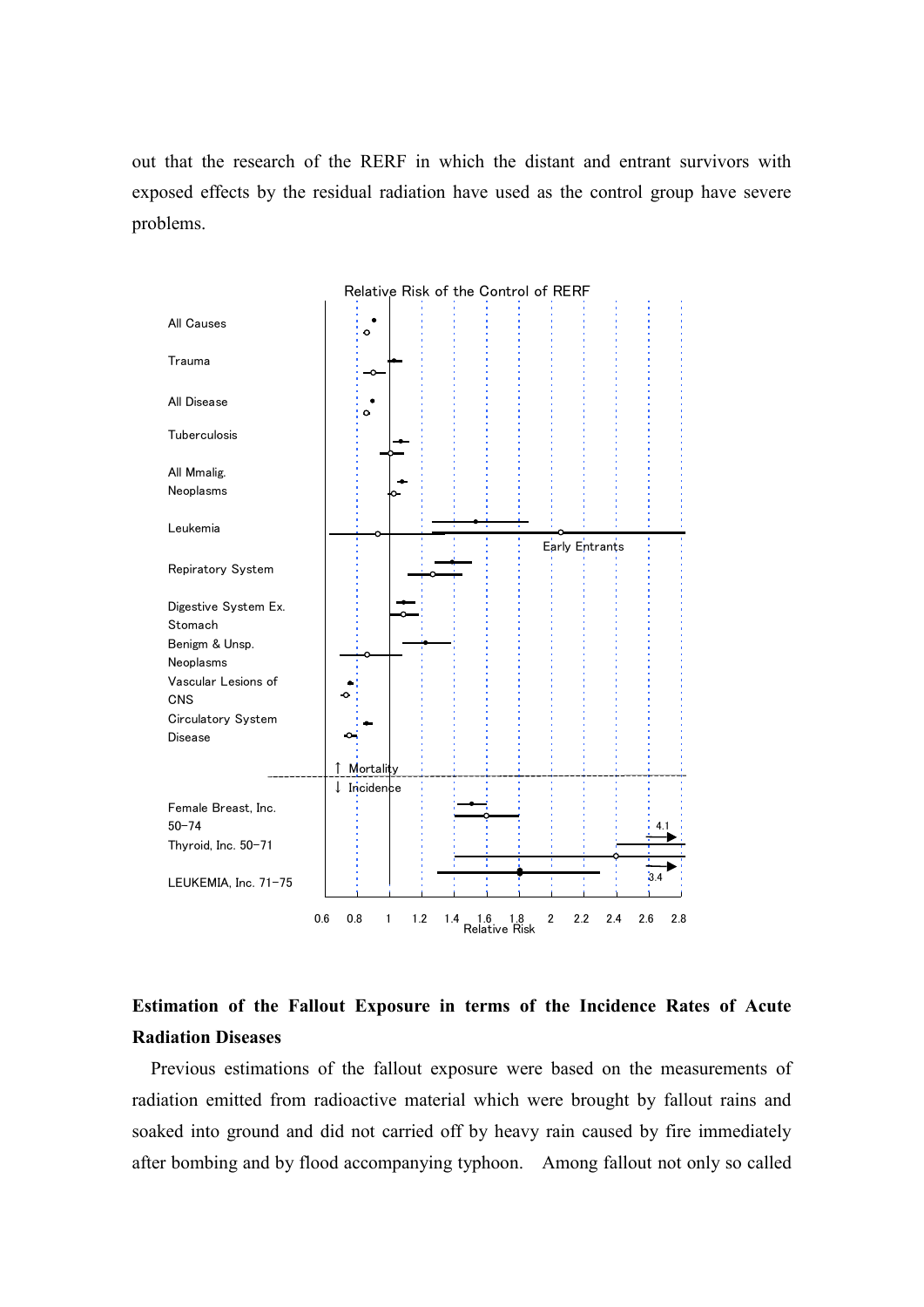'black rain' but also a huge amount of fine particles filled atmosphere in the wide region under atomic cloud which were produced from small rain drop of the atomic cloud evaporated during their descent. Atomic bomb survivors took the radioactive fine particles into their body through respiration and/or eating and drinking and received internal exposure by radiation emitted from these fine particles. Differently from the cases of the prepared nuclear explosion tests the effects by radioactive fine particles which were dispersed with movement of atmosphere could not been measured by physical methods after the dispersion. Then the radiation doses of atomic bombing can be estimated from the exposed effects among the survivors. Though there are many material recorded various examinations of effects among atomic bomb survivors research to clarify the radiation from these materials had been done scarcely.

 One of ways to clarify rather accurately the exposed radiation dose may be incident rate of depilation examined by ABCC around 1950 among the Life-Span-Study (LSS) group. From this data of incidence rates the exposed radiation dose were derived on the basis of relation between incidence rates of depilation and exposed dose. On the basis of this approach I obtained the exposed doses from the initial and fallout atomic bomb radiations wrote English article and submitted pear review magazine but rejected because if this article might appeared there will occur disorder due to much difference from common sense in the past as well as political. However finally my English article was inserted in "Bulletin Social Medicine" last year. In the following I will show some parts of the article.

 Red squares in the left side figure below show incidence rates of depilation at distances from the hypocenter of Hiroshima examined by the ABCC around 1950.

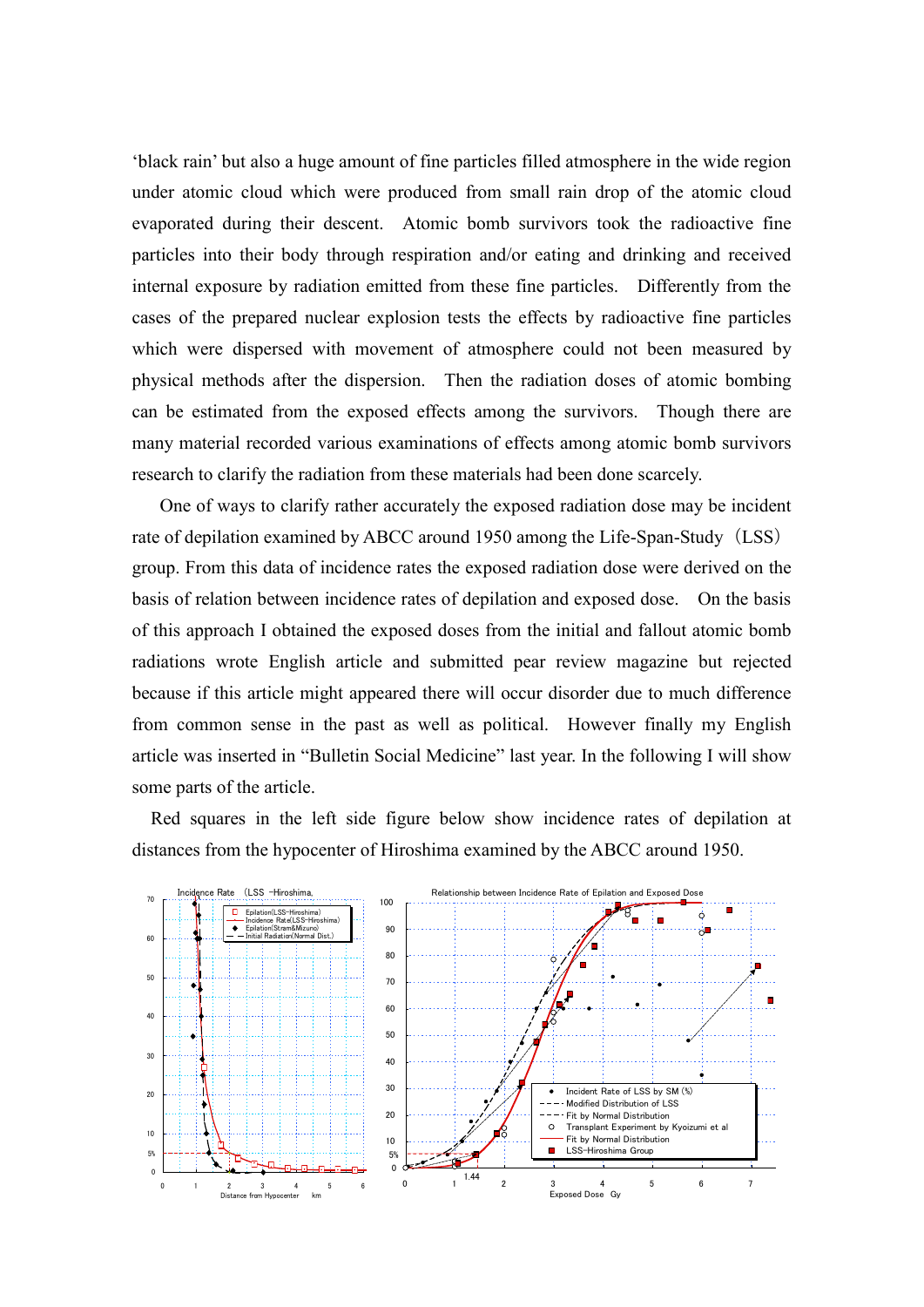From this data Stram and Mizuno obtained relation between exposed doses by initial radiation and incidence rate of depilation by use of the Dosimetry System of Atomic Bomb Radiation (DS86). Their results were shown by black circles in the right side figure. The reason that the black circles become flat or even decreasing in the regions beyond 3 Sv is explained as follows. In the LSS cohort which was set up in 1950 and contain only survivor who could survived more than 5 years in spite of heavy exposure around the half death dose exposure about 4 Sv which means a half people dead within 60 days after exposure as pointed out by Alice Stewart et. al. Furthermore Stram and Mizuno made large subtraction of incidence rates in the short distance from the hypocenter as the background effects by other than the initial radiation. Diamond-shaped marks in the left side figure show incidence rates of depilation for distance from the hypocenter obtained from the black circles in the right side figure by use of the DS86. The difference between square marks and the diamond-shaped marks is corresponded to the exposure effects by fallout radiation. Open circles in the right side figure are incidence rate of depilation for exposed dose obtained by Kyoizumi et. al. based on experiment in which head skins of died fetus are implanted into immunity removed mice and exposed by X-rays. On the basis of the difference between black circles and diamond-shaped marks in the right side figure it is inferred that the relation of incidence rates and total exposed dose by both of the initial and fallout radiation will almost coincide to the open circles those obtained by Kyoizumi et. al by moving black circles obtained by Stram and Mizuno towards higher dose. From animal experiments it is known that most of incidence or mortality rates are distributed as the normal distribution (the normal distributions are most popular distribution such as appear in the height and weight distributions). By fitting the open circles with a normal distribution a red curve shown in the right side figure is obtained. By use of this normal distribution with expectation value 2.751 Sv and standard deviation 0.793 Sv and the incidence rates shown by square marks in the left side figure the chi-square method leads a figure in the following page for the exposure effective doses of initial, fallout and total radiations.

 Without the chi-square method one can get total exposure dose as follows: At 2 km from the hypocenter, for example, the incidence rate of depilation is about 5% from the square marks in the left side figure and the incidence rate 5% corresponds to exposed dose 1.44 Sv as shown in the right side figure. Thus at 2 km the total exposure dose is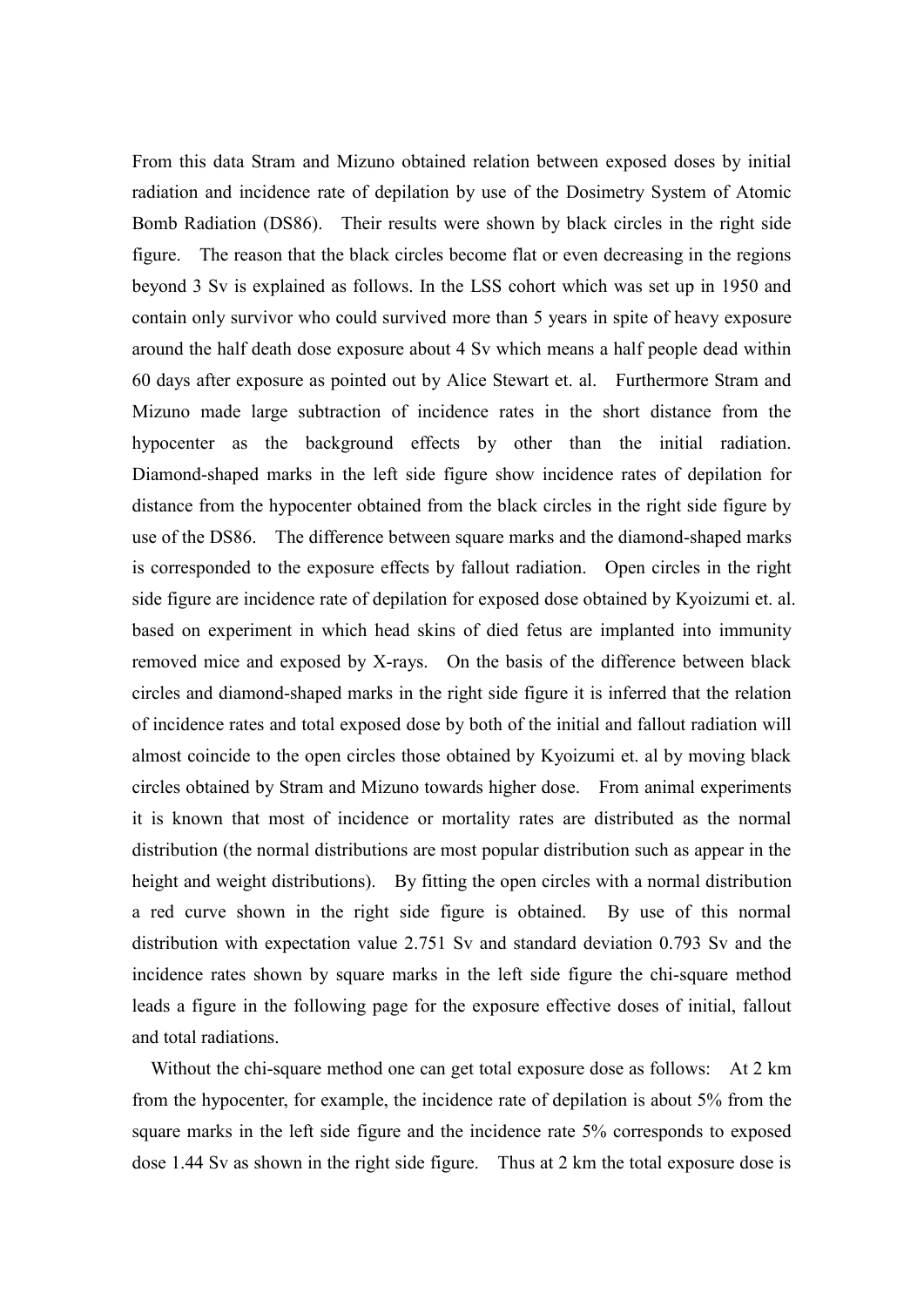estimated as 1.44 Sv. Since the initial radiation dose at 2 km is estimated as 0.04 Sv by the DS86 or DS02, then the fallout exposure dose is 1.4 Sv. These obtained values of doses almost coincide with those in the figure below. The reason that the curve of fallout exposure does not drawn in the region below 1 km from the hypocenter is that the initial radiation doses enough large to cause depilation almost 100% incidence rate in this region then one can not estimate the fallout exposure contributions.

 As seen in this figure the initial radiation dose (both of reached dose estimated by DS02 and shown by black curve and exposed dose with shielding effects shown by thin red broken line) rapidly decreases beyond 1.2 km from the hypocenter. Then beyond 1.2 km fallout radiation gave dominant contributions for exposure effects. The measured external exposure from radioactive materials brought by fallout rains and absorbed into soil are from 0.006 Sv to 0.02 Sv shown by crossed marks in the above figure and these values are underestimation about 100 times compared to those obtained from incidence rates of depilation.

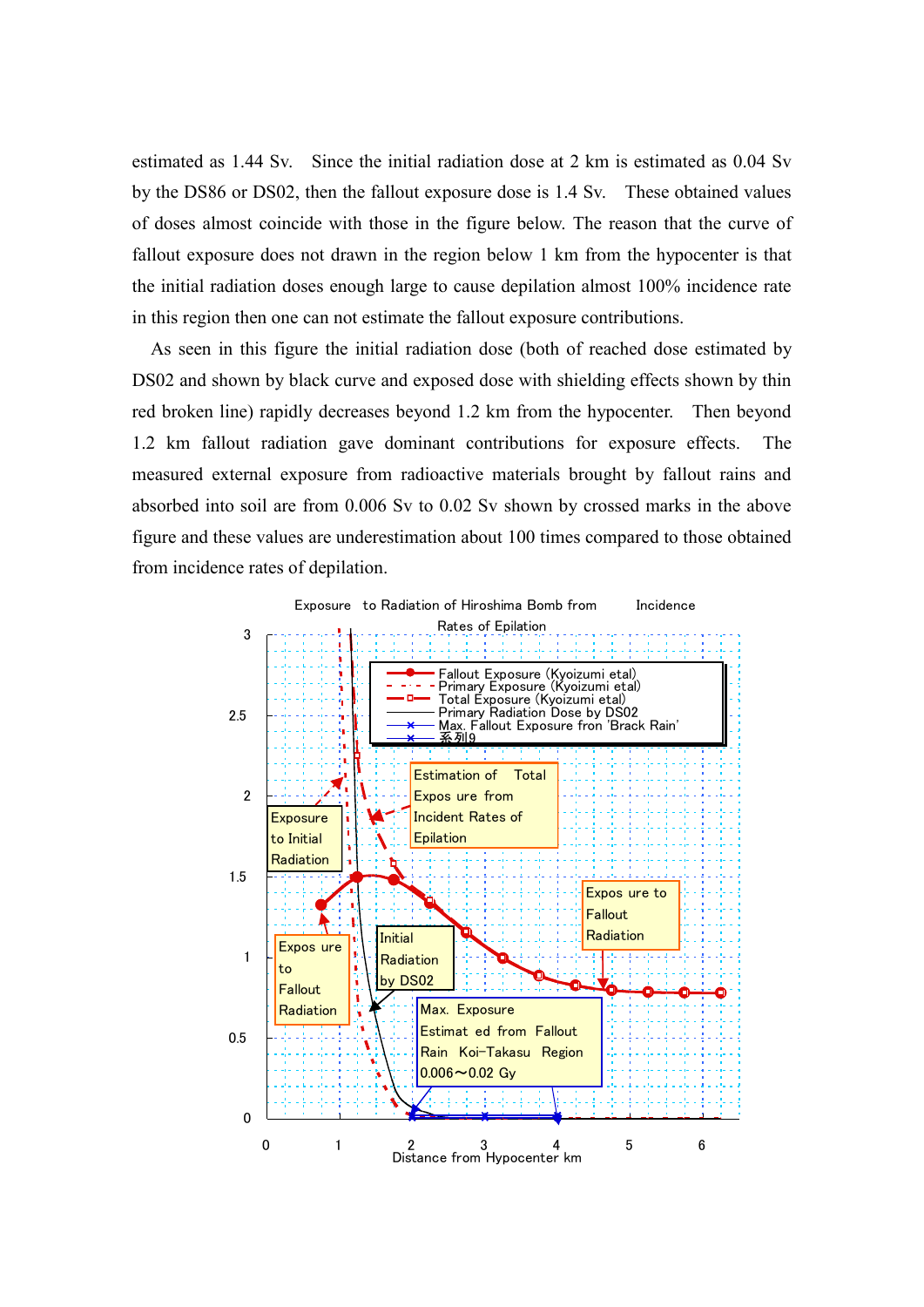#### **Main Effects from Fallout were Internal Exposure**

 On the basis of incidence rates comparison among diarrhea, depilation and purpura it is possible to show that the main contributions of fallout exposure effects were those of internal exposure due to intake of radioactive fine particles. O-ho, a medical doctor of Hiroshima, examined incidence rates of various acute radiation diseases among Hiroshima atomic bomb survivors, who were bombed indoors or outdoors, entered or not entered within 1 km from the hypocenter within 3 months after bombing, separately. The right-hand figure in the next page shows incidence rates of depilation (square), purpura (caused by decrease of blood platelets. shown by circle) and diarrhea (triangle) examined by O-ho among survivors bombed indoors and not entered into regions within 1 km from the hypocenter. Both of incidence rates of depilation and purpura behave almost similarly. Then for the relation of incidence rates of purpura and exposed dose the same normal distribution with that for depilation examined by ABCC is used. But those of diarrhea are smaller below 1.5 km and larger beyond 1.5 km compared with depilation and purpura. This can be explained by the fact that in regions near the hypocenter the initial radiations were very strong and fallout radiation was relatively weak prevented by very strong ascending current following the atomic cloud caused by fires. Diarrhea was caused by exfoliation of dead cells of intestinal wall which are replaced by new cells about 4 days and very sensitive to radiation. Even if gamma rays or neutron flux of the initial radiation with strong penetrativity could reached to the cell of intestinal wall these radiation passed away without damages to these cells because strong penetrativity means very sparse ionization effects. Then it is known that in the case of external exposure diarrhea is caused only in the case of exposure which exceed much beyond the half death dose. Survivors bombed indoors within 1 km and survived until 1957 were considered with strong resistance to radiation which lead to small incidence rate of diarrhea.

 On the other hand in the distant regions survivors took radioactive fine particles of fallout into their body by inhalation and digestion and the beta ray and alpha ray with weak penetrativity emitted from the fine particles on the surface or in the capillary of intestinal wall and caused very dense ionization within the cells which leaded to diarrhea. Then for the analysis of incidence rates of diarrhea the normal distribution N(3.o26 Sv, 0.873 Sv) shifted towards higher dose of 1.1 times than that used for depilation for initial radiation exposure and the normal distribution N(1.981Sv , 0.572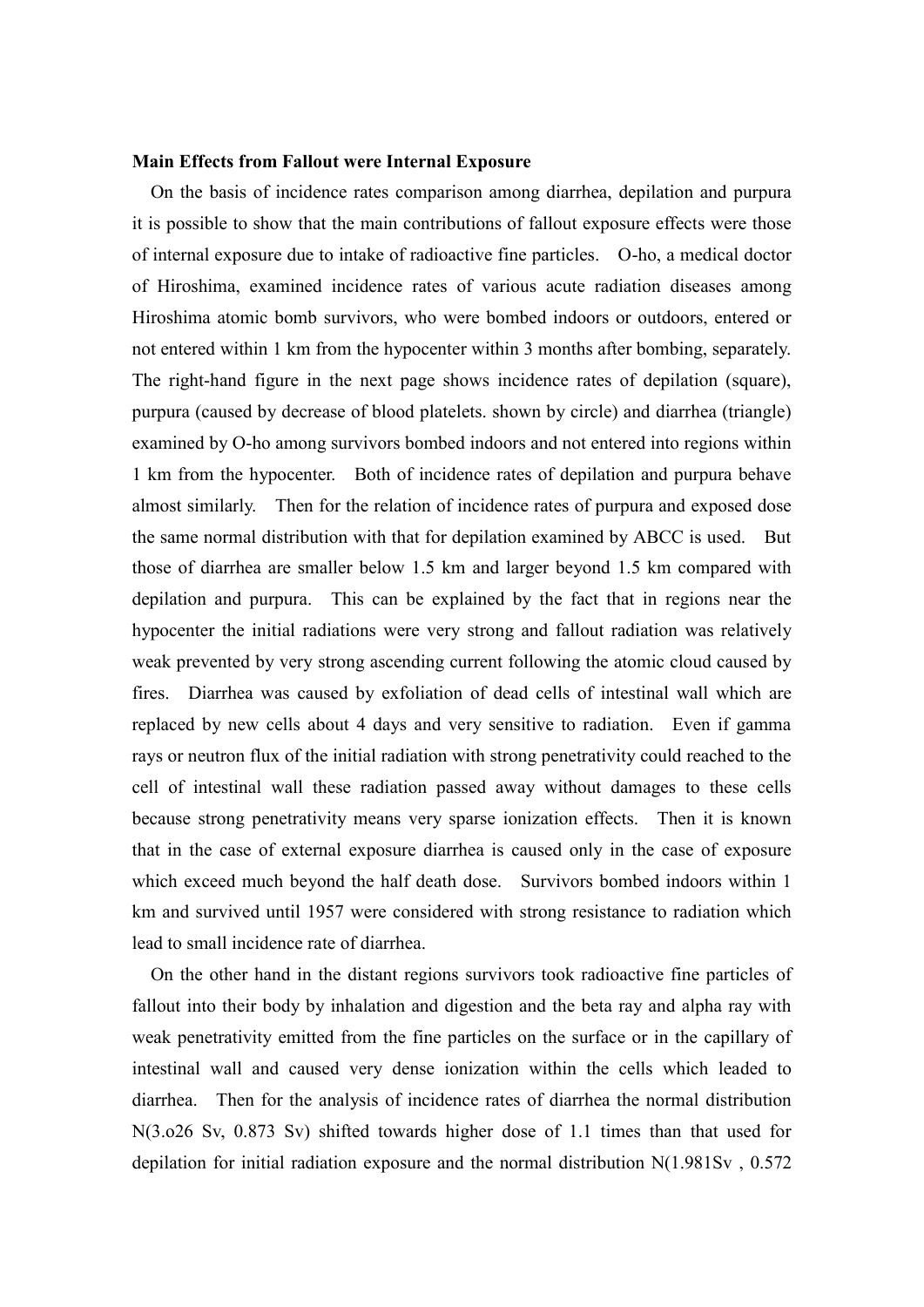Sv) shifted toward lower dose of 0.72 times than that used for depilation for fallout radiation exposure. The fitted results are shown by thin curves in the right-hand figure and obtained exposure doses are shown in the right-hand figure of the next page It should be notified that the results of the initial radiation exposures and fallout exposures from incidence rates of three kinds acute diseases, depilation, purpura and diarrhea almost coincide with each other and with that obtained from incidence rates of depilation examined by ABCC. In the regions beyond 1.2 km from the hypocenter the exposures by fallout exceed than those from the initial radiation and reached to 1.5 Sv at about 1,5 km from the hypocenter, then decrease slowly with distance and become 0.8 Sv at the distance 5 km. The incidence of diarrhea by fallout is caused essentially by the internal exposure, then the coincidence of fallout exposure indicates that the incidence of depilation and purpura in the distant regions were caused also mainly by the internal exposure of fallout radiation. From the incidence rates of acute diseases, which are representative of actual situation of radiation exposure, it is clarified that the main exposure effects of the fallout radiation were the internal exposure and that the severe effects by the internal exposure from fallout have not been reflected in the studies by RERF which have ignored this fact and international radiation protection standard proposed by ICRP which are based mainly on the studies by RERF.

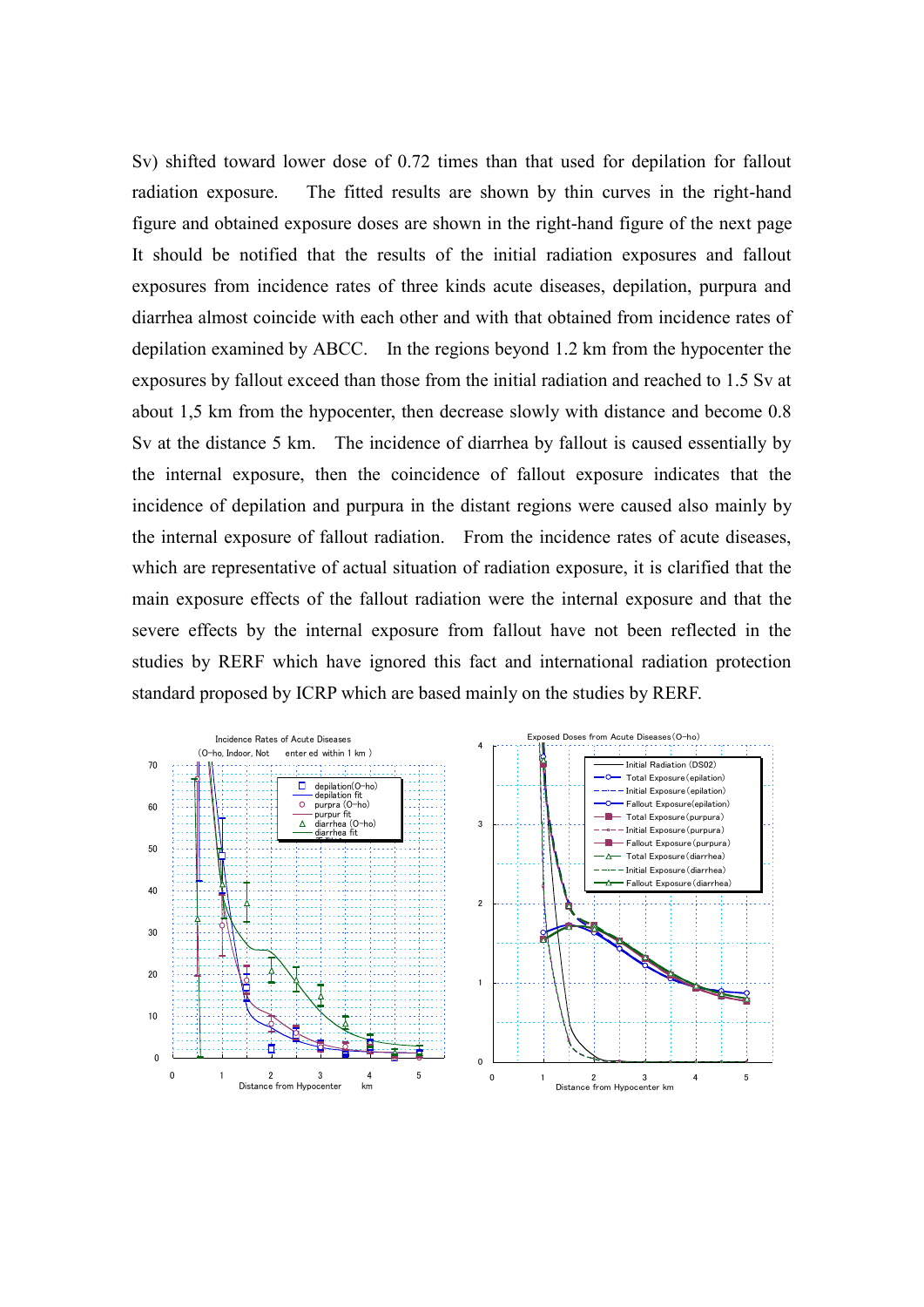#### **Exposure Dose from Nagasaki Atomic Bomb**

 For estimation of radiation exposure by Nagasaki atomic bombing from the incidence rates of acute diseases in the region within 5 km from the hypocenter the results of incidence rates of depilation, purpura and diarrhea examined in 1945 by Nagasaki Medical College are used. For the people who were bombed by Nagasaki atomic bombing in the regions between 5 km and 12 km from the hypocenter and not provided the health care notebook for atomic bomb survivors are called as "atomic bomb experienced person" by the Japanese government. For results on the same diseases are used which were examined in 1999 and 2000 by Nagasaki city for newly incorporated regions into Nagasaki city (the averaged distance from the hypocenter is 9.5 km) and by Nagasaki prefecture for outside of Nagasaki city (the averaged distance from the hypocenter is 11.2 km). Among these data it is seen some unevenness for direction from the hypocenter and for towns and villages but can be understand as the statistical fluctuation without systematic meaning, then the two average values are used for inside and outside of Nagasaki city.

 Incidence rates of acute diseases, depilation, purpura and diarrhea for both regions inside and outside of 5 km from the hypocenter are shown in the figure below. The incident rates of depilation and purpura behave similarly as in Hiroshima except for in a region between 2 km and 5 km where the rates of depilation slightly smaller than those of purpura. Incidence rate of diarrhea within 1 km is small as in Hiroshima but both incidence rates of depilation and purpura are also small. This fact may be explained that most of people bombed in this region already dead in October 1945 at the time of examination and can not derive meaningful results due to low reliability. Then these data did not used in the present analysis as in the Hiroshima case. Incidence rates of diarrhea are about 5 times of those of depilation and purpura which is similar or slightly larger as has seen in Hiroshima.

 Similar analysis as done in Hiroshima the exposure doses from Nagasaki atomic bombing are obtained as shown in the above figure. The effective dose including the internal exposure by fallout exceed those of initial radiation at about 1.2 km from the hypocenter as in Hiroshima. The exposure doses from fallout reach to the maximum value at about 2 km from the hypocenter for purpura and diarrhea and almost constant values 1,2 Sv  $\sim$  1.3 Sv beyond 5 km from the hypocenter. This fact may be corresponded to the observation of Nagasaki atomic cloud that thickness of surrounding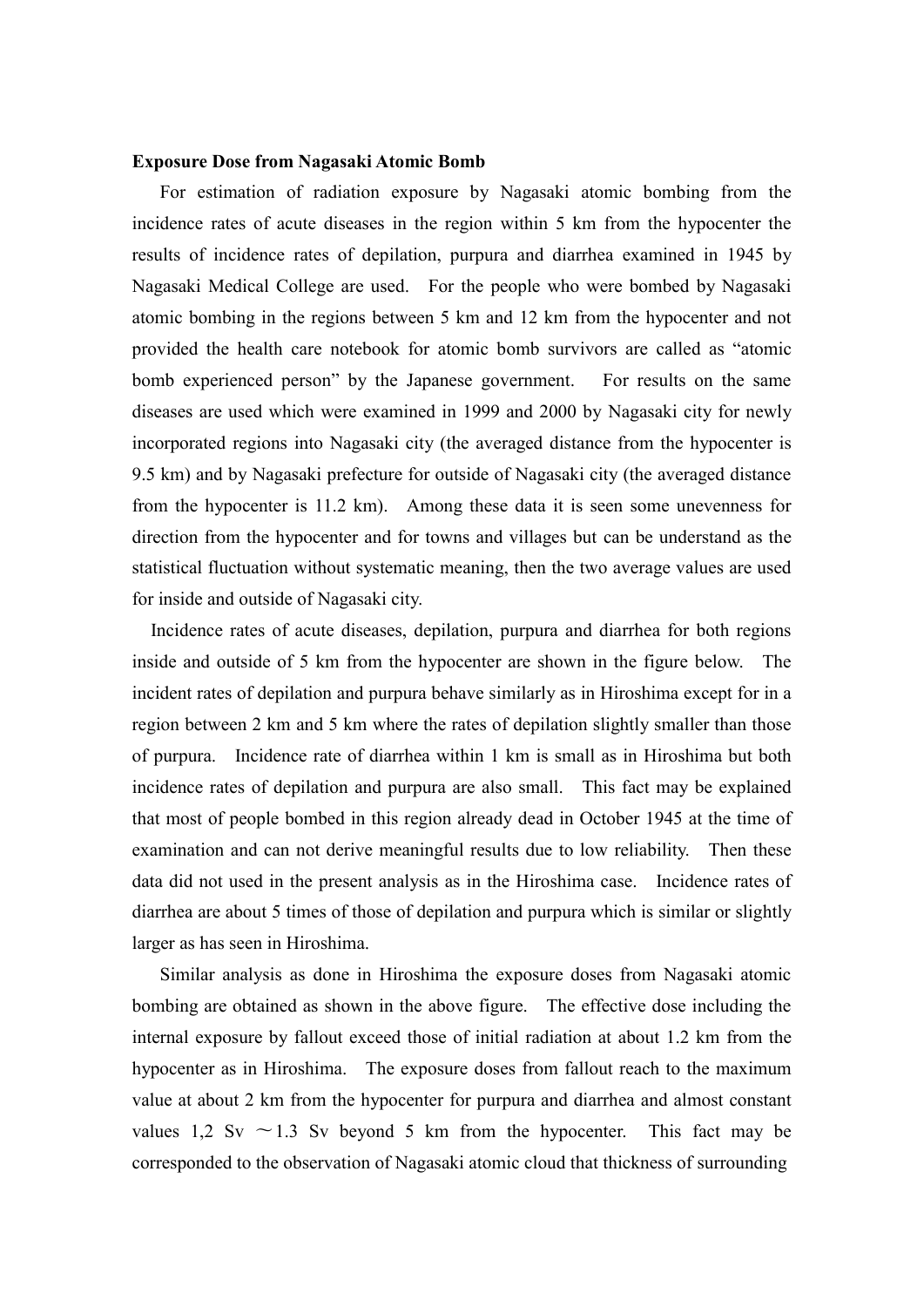

part of cloud was almost constant from 5 km to 15 km from the center of the cloud. The measured results of radiation from residual radioactive matter brought by fallout rains are  $0.12$  Sv $\sim$ 0.24 Sv at Nishiyama region located 3 km east from the hypocenter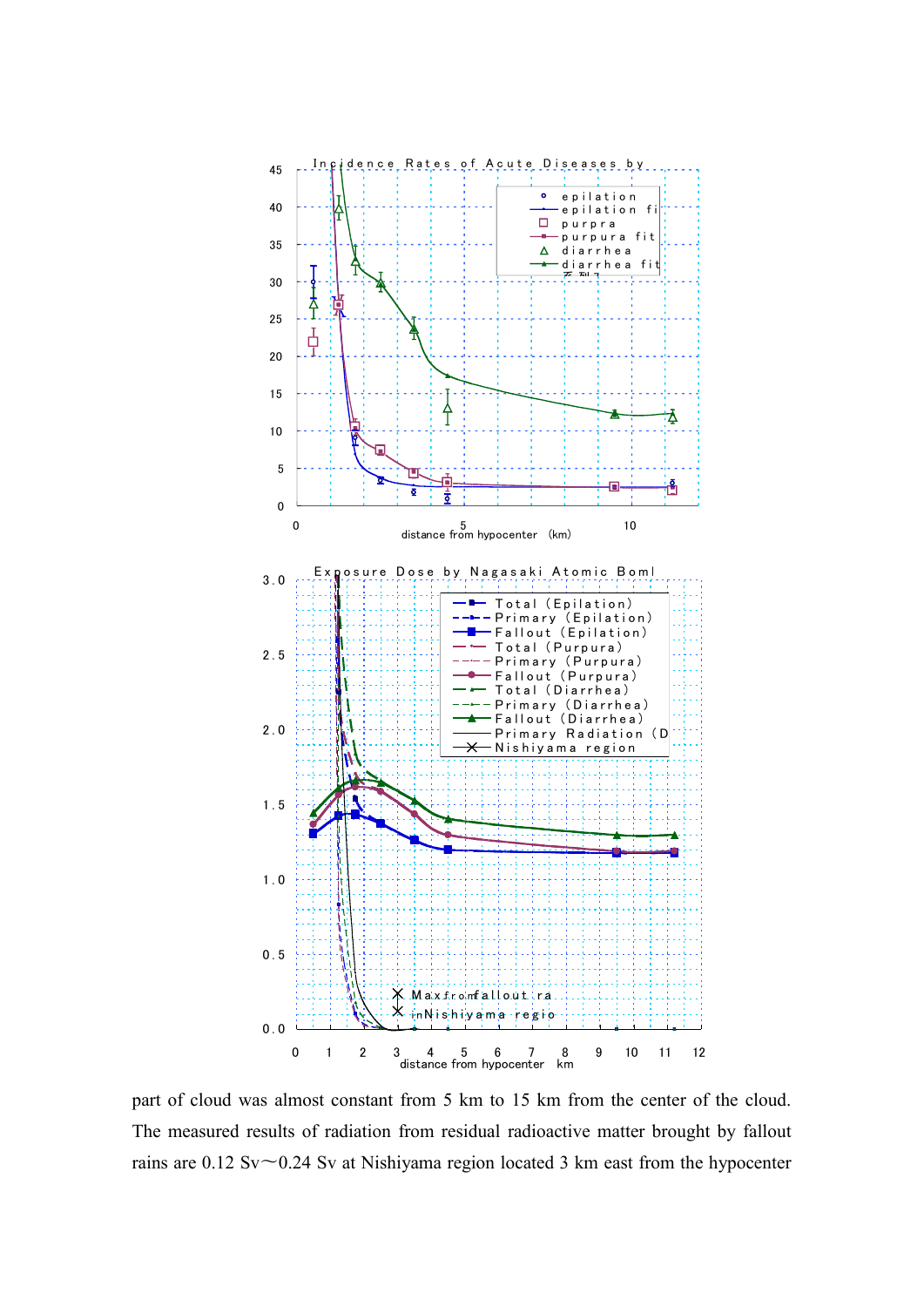as shown by  $\times$  marks in the figure. The estimated "averaged value" from incidence rates at this distance become 5 to 10 times than the measured maximum values.

Exposed doses of 1.2 Sv $\sim$ 1.3 Sv from the fallout of Nagasaki bomb are about 1.5 times of those from Hiroshima bomb 0.8 Sv. This difference can be explained by the facts that the explosion yield of Nagasaki bomb is 1.4 times of that of Hiroshima which means the amount of radioactive fission products were 1.4 times and that more amount of induced radioactive equipment and container of the bomb were produced by absorption of much neutrons compared to Hiroshima and that radio-activities of plutonium remained without chain reaction are much stronger than uranium of Hiroshima bomb.

 In Nagasaki, directly bombed survivors who were provided the health-care notebook for survivors (the legal certificate of atomic bomb survivor) are only people who lived in the old Nagasaki city and in the very restricted surrounding regions. The territory of old Nagasaki city was very long from south to north and narrow from west to east and the hypocenter is located in Uragami region in the northern part of old city. Then people who lived in the old city at point of even 12 km from the hypocenter were provided the notebook. On the other hand people who were bombed in the regions with distance 5 km $\sim$ 12km from the hypocenter but not belong to the old city of Nagasaki are not provided the health care notebook. The examinations within 12 km from the hypocenter made by Nagasaki city and Nagasaki prefecture are related to the demand to provide the notebook by these people. As shown before people bombed in these regions were exposed 1.2 Sv $\sim$ 1.3 Sv from fallout radiation in average then it should be provided the notebook. Committee members who inspected the examined results by Nagasaki city and Nagasaki prefecture submitted a report to the government that the effects of fallout radiation can be neglected but these people might be received mental shock by atomic bomb experiences. On the basis of this report the Japanese government introduced an item "atomic bomb experienced person" whose mental diseases are recognized as the effects by the atomic bombing except people who were child under age 4 at the bombed time because of no memory of bombed experience in their brains.

 Among "atomic bomb experienced person" cancers occur frequently and the multiplex of cancer are seen then more than 500 people among them are suing now demanding to provide the health care notebook. In the last year with a meteorologist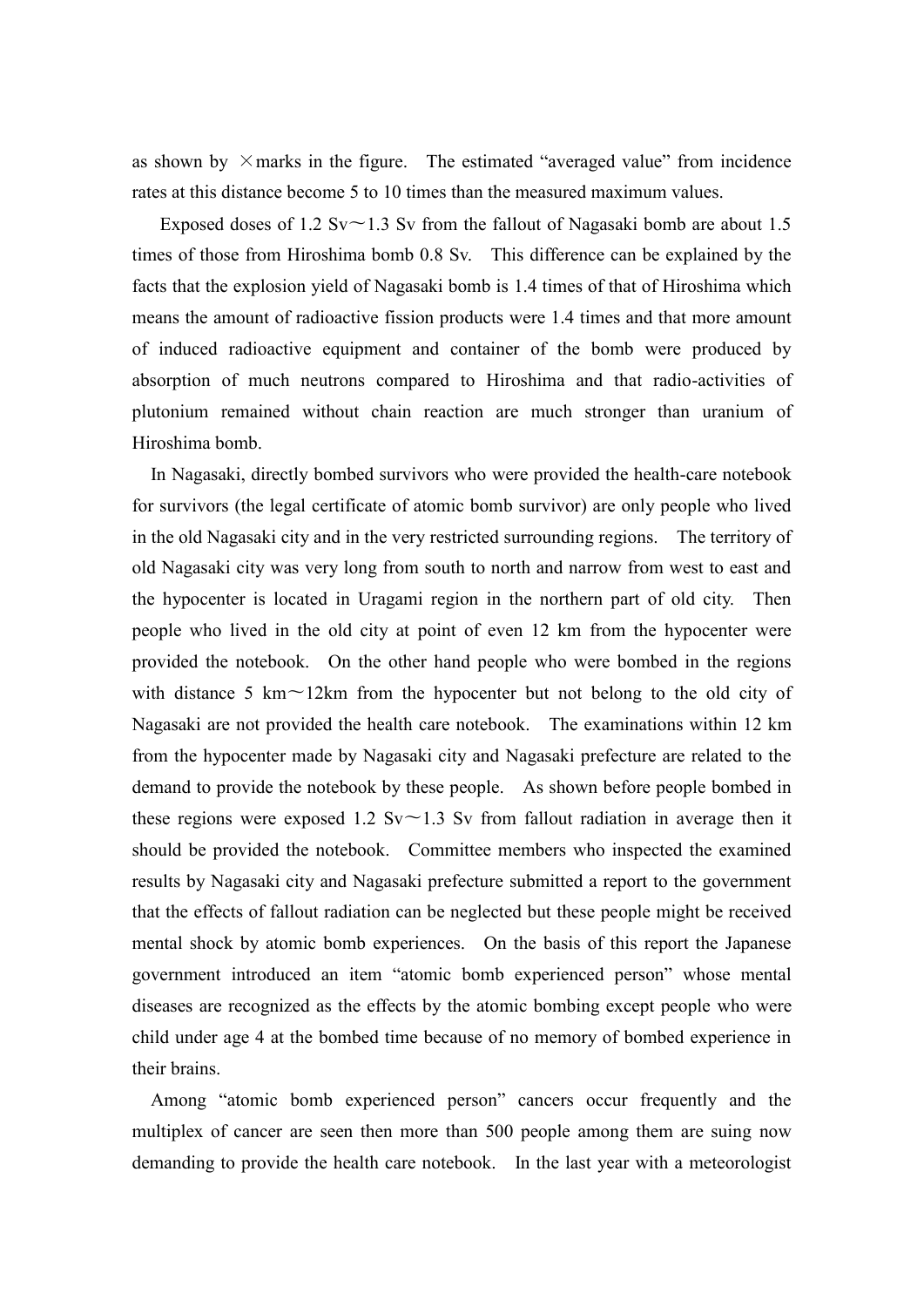Yoshinobu Masuda and a doctor Hajime Kikima I took the witness stand of the court and testified about exposure by the fallout radiation described above. Against my opinion presented to court a scientist of government side submitted opposed document in which he insisted that depilation occurred in distant regions had originated from mental effects and diarrhea was due to an insanitary circumstance and denied radiation origins without any scientific ground. Furthermore, in spite of a great mistake in his document, among 20 co-authors singed in this document anyone did not discovered this mistake showing their shabby viewpoint. This fact shows a regrettable conditions that the government side scientists studying the radiation effects have not study based on the real situations among atomic bomb survivors and only borrowed the RERF.

#### **Underestimation of the risk of malignant tumor mortality in the RERF study**

 The RERF have derived the risks of various cancers from atomic bomb survivors comparing essentially with distant survivors ignoring the exposure from fallout radiation (See Appendix : Poisson recursion method used by the RERF which leads to make distant survivor group to the control group of epidemiology). In order to examine to clarify how amount of underestimations for the cancer risks in the RERF research I use results on the mortality of malignant tumor obtained by the Research Institute for Nuclear Medicines and Biology of Hiroshima University (RINMB) which is obtained from survivors compared with those not survivors living in Hiroshima Prefecture from 1968 to 1972 (N. Kurihara, et. al.).

Table I shows that the mortalities by malignant tumors per a year for male, female and total among survivors for division of bombed distance and not survivors obtained by Kurihara et. al. In Table 2 for every divisions, averaged exposed doses of the initial radiation on the basis of DS02, estimated exposed doses by fallout radiation obtained from the incident rates of depilation examined by ABCC and sums of these doses are shown. Furthermore Table 2 shows the relative risks of malignant tumor of directly bombed survivors obtained by use of the population without survivors and by use of the distant survivors beyond 2 km from the hypocenter taking as the comparison group (control cohorts), and increase values of the relative risks for 1 Sv increase of exposed dose for these two cases by assumption that the relative risk increase linearly. In the RERF research the distant survivors with exposed dose less than 0.005 Sv of the initial radiation essentially used as the control correspond to those bombed beyond 2.75 km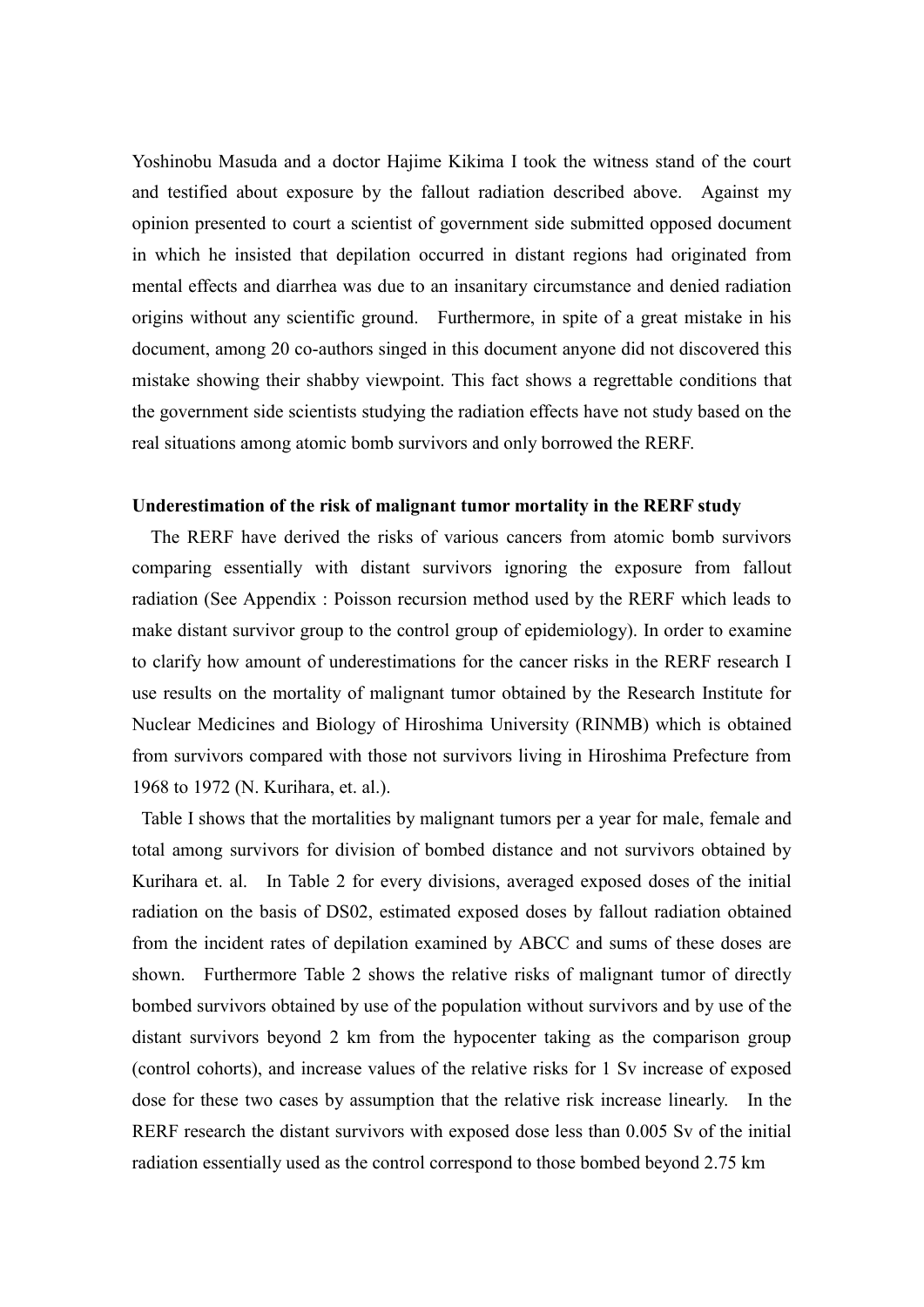|                                      |                       | <b>Directly Bombed Survivors</b> |         |            |         |                           |                                |
|--------------------------------------|-----------------------|----------------------------------|---------|------------|---------|---------------------------|--------------------------------|
|                                      |                       | Within                           | $1\sim$ | $1.5\sim$  | Beyond  | Total<br><b>Survivors</b> | <b>Not</b><br><b>Survivors</b> |
|                                      |                       | 1 <sub>km</sub>                  | 1.5km   | 2km<br>2km |         |                           |                                |
| Male                                 | Persons-years1968--72 | 19,637                           | 42,025  | 60,505     | 75,968  | 370,343                   | 3,537,580                      |
|                                      | Death Number by MT    | 99                               | 191     | 210        | 284     | 1,729                     | 6,700                          |
|                                      | Mortality per year    | 0.504                            | 0.454   | 0.347      | 0.374   | 0.467                     | 0.189                          |
| Female                               | Persons-years1968--72 | 18,968                           | 61,222  | 172,919    | 116,992 | 421,266                   | 3,884,180                      |
|                                      | Death Number by MT    | 58                               | 170     | 153        | 276     | 1,037                     | 5,451                          |
|                                      | Mortality per year    | 0.306                            | 0.278   | 0.210      | 0.236   | 0.246                     | 0.140                          |
| Total<br>of<br>Male<br>and<br>Female | Persons-years1968--72 | 38,605                           | 103,247 | 133,424    | 192,960 | 791,609                   | 7,421,760                      |
|                                      | Death Number by MT    | 157                              | 361     | 363        | 560     | 2,766                     | 12,151                         |
|                                      | Mortality per year    | 0.407                            | 0.350   | 0.272      | 0.290   | 0.349                     | 0.164                          |

*Table 1 Mortalities by Malignant Tumor per Year among Atomic Bomb Survivors by the Research Institute for Nuclear Medicines and Biology, Hiroshima University*

and exposed dose of initial radiation is at 2 km 0.0768 Sv by the DS02, this difference between the initial radiation doses is negligible compared with exposed doses from the fallout radiation between 1.1 Sv and 1.4 Sv in these region.

 The relative risks shown in Table 2 are plotted in Figure in the next page. The relative risk of population of Hiroshima Prefecture without survivors which is made as the control is 1, then the gradients of recursion lines which pass this point and comprehensively represent all relative risks gives the increase of relative risk for 1 Sv increase of exposed dose. The values for male, female and total of both sex are 0.50, 0.35 and 0.43, respectively. On the other hand if ignoring the fallout exposure the distant survivors beyond 2 km with averaged exposure dose of 0.85 Sv as in the RERF research the gradients of recursion lines, that are increases of relative risks for increase of exposed dose are 0.094, 0.11 and 0.13, respectively. Then the mortality risks of the malignant tumor with the population without survivors as the control become 5.4, 3.3 and 3.4 times of of mortality risks obtained with the distant survivors as the control. Then it is clear that under estimation of the mortality risks in the case where the distant survivors are used as the control as in the research by the RERF.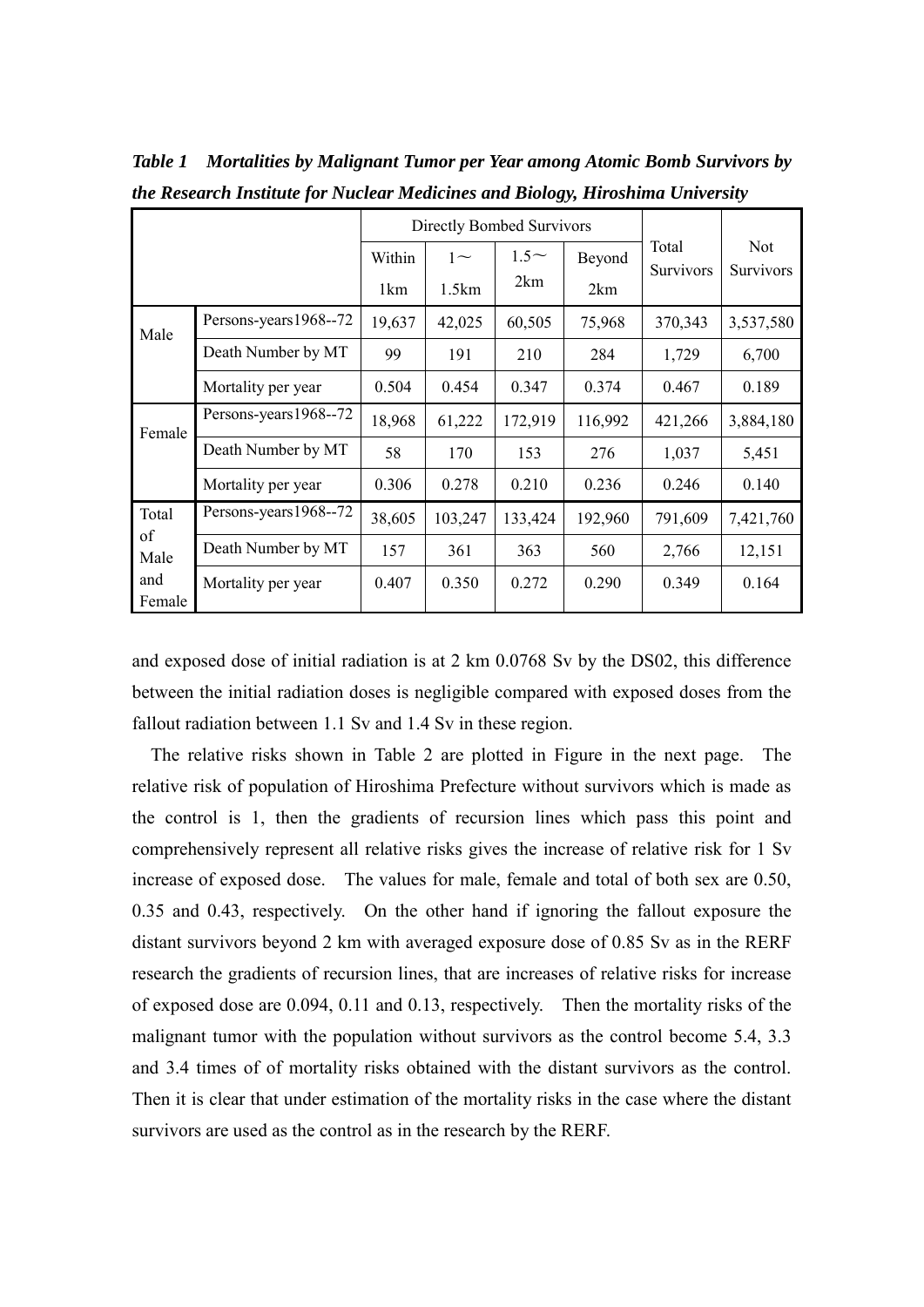|                      | <b>Directly Bombed Survivors</b>                       |              |                 |                        |             | Without          |  |
|----------------------|--------------------------------------------------------|--------------|-----------------|------------------------|-------------|------------------|--|
|                      |                                                        | Within 1 km  | $1 \sim 1.5$ km | $1.5 \sim 2 \text{km}$ | Beyond 2 km | <b>Survivors</b> |  |
| Ex-po<br>sed<br>Dose | <b>Average Exposed Dose</b><br>from Initial Radiation  | 1.614        | 0.77            | 0.1                    | $\Omega$    | $\Omega$         |  |
|                      | <b>Average Exposed Dose</b><br>from Fallout Radiation  | 2.27         | 1.469           | 1.458                  | 0.85        | $\theta$         |  |
|                      | Total Sum of Averaged<br><b>Exposed Dose</b>           | 3.884        | 2.239           | 1.558                  | 0.85        | $\Omega$         |  |
| Male                 | Relative Risk by RIRMB                                 | 2.662        | 2.400           | 1.833                  | 1.974       | 1                |  |
|                      | Relative Risk by RERF                                  | 1.3476       | 1.2139          | 0.9278                 |             |                  |  |
|                      | Increase RR for 1Sv                                    | <b>RIRMB</b> | $0.504$ /Sv,    | RERF 0.0939 /Sv        |             |                  |  |
| Fe-m                 | Relative Risk by RIRMB                                 | 2.1857       | 1.9857          | 1.5000                 | 1.6857      |                  |  |
|                      | Relative Risk by RERF                                  | 1.2966       | 1.1780          | 0.8898                 |             |                  |  |
| ail                  | Increase RR for 1Sv<br>RIRMB 0.354 /Sv, RERF 0.106 /Sv |              |                 |                        |             |                  |  |
| Total                | Relative Risk by RIRMB                                 | 2.4817       | 2.1341          | 1.6585                 | 1.7683      |                  |  |
|                      | <b>Relative Risk by RERF</b>                           | 1.4034       | 1.2069          | 0.9379                 |             |                  |  |
|                      | Increase RR for 1Sv<br>RIRMB 0.434 /Sv, RERF 0.127 /Sv |              |                 |                        |             |                  |  |

*Table 2 Mortality Risks of Malignant Tumor among Survivors in Hiroshima Prefecture*

Relative Risk of Malignant TumbMB

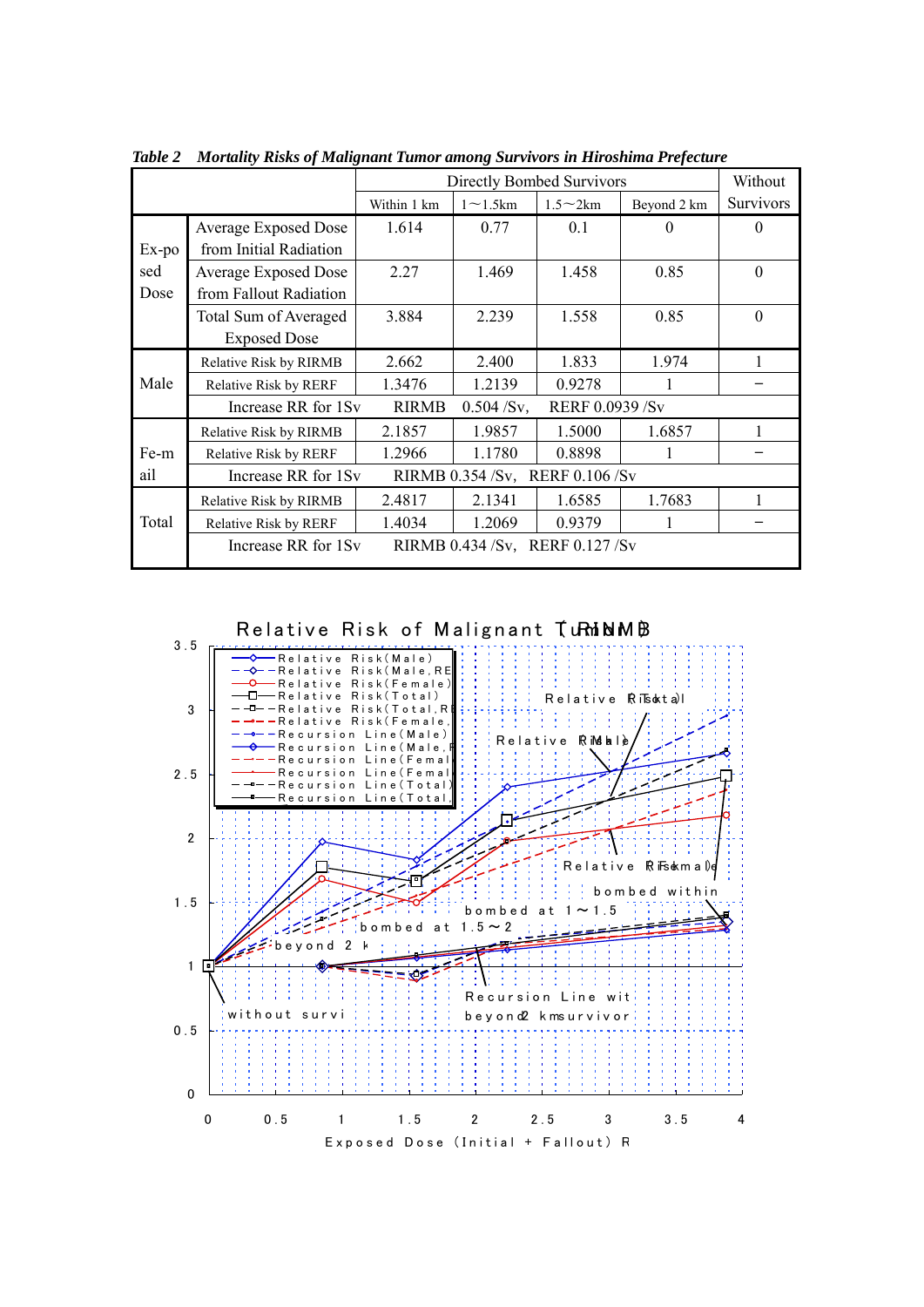Dr. M. V. Malko of Belarus who visited Japan this April obtained incidence rates of various cancers caused by Chernobyl power plant accident and compared with those of atomic bomb survivors of the Life-Span-Study (LSS) of RERF. Table 3 compared increase of solid cancer incidence per year exposed 1 Sv among 10 thousands population (excess absolute risks) for both cases. Confidence Interval of 90% represent the excess risks lie between these intervals with 95% probability and only 5% probability in the outsides of this interval if the statistical errors are taken into account.

 If we take into account the effects of fallout radiation exposure as in the RERF research the excess values increase  $3.3 \sim 5.5$  times but there remain some factors in the compared ratios between the Belarus population and atomic bomb survivors. The remaining factors may be explained by that in the measurement in Belarus whole body counters were mainly used which could measure the gamma ray from decay of the excited level of Ba137 to its ground state following to the beta decay of Cs137 into The excited level of Ba137 and calculate the total exposure effects both of the gamma decay and beta decay into Sv on the basis of the ICRP estimation rule in which both of the Relative Biological Effectiveness of gamma ray and beta ray are taken equally 1 even in the internal exposure. As is seen in the case of diarrhea the beta ray gives several times stronger effects than gamma ray in the internal exposure. The remaining factors between Belarus and LSS may be explained by these factors. If this is the case the similar problem will be applied to the whole body counter measurements in the Fukushima accident and estimations of internal exposure values needs reconsideration.

| Organ   |               | Population of Belarus | Atomic Bomb Survivors LSS |                 |       |
|---------|---------------|-----------------------|---------------------------|-----------------|-------|
| of      | Excess of     | 95% Confi-dence       | Excess of                 | 95% Confi-dence | Ratio |
| Cancer  | Relative Risk | Interval              | Relative Risk<br>Interval |                 |       |
| Thyroid | 4.4           | $4.2 - 4.6$           | 1.2                       | $0.5 \sim 2.2$  | 3.7   |
| Stomach | 69.1          | $44.5 \sim 79.5$      | 9.5                       | 6.1 $\sim$ 14   | 6.5   |
| Lung    | 60.2          | $41.7 \sim 78.9$      | 7.5                       | $5.1 \sim 10$   | 8.0   |
| Breast  | 44.3          | $17.9 - 70.9$         | 9.2                       | 6.8 $\sim$ 12   | 4.8   |
| Bladder | 37.8          | $31.3 \sim 44.4$      | 3.2                       | $1.1 \sim 5.4$  | 11.8  |

Table3 Comparison of Incidence Risks of Solid Cancer among Belarus population with Life-Span-Study(LSS) Cohort of RERF (Atomic Bomb Survivors) (10<sup>4</sup>/person · year · Sv).